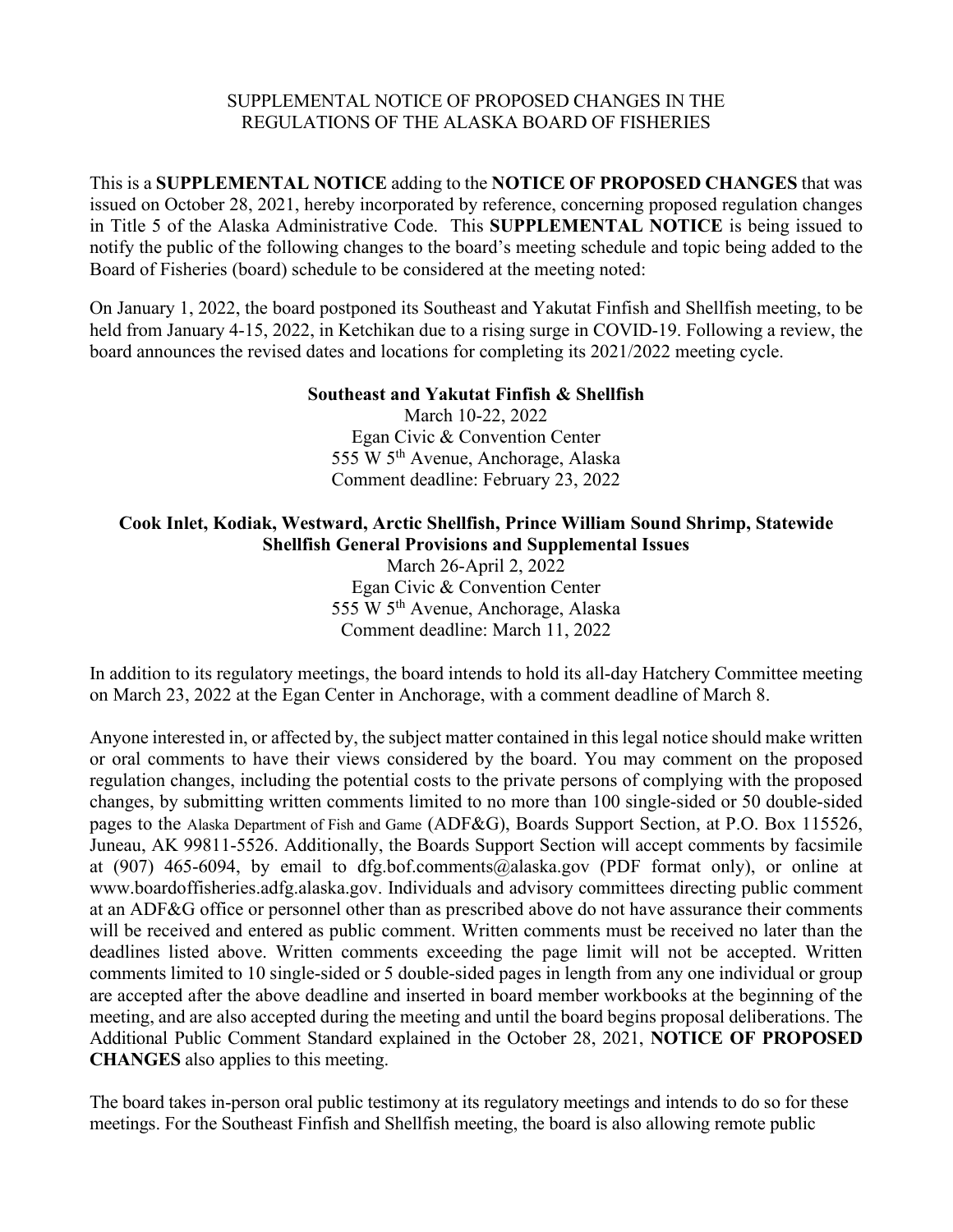testimony to occur at various Southeast ADF&G offices or other venues of the board's choosing. The deadline for signing up for remote public testimony is March 3, 2022 and may be done at http://www.adfg.alaska.gov/index.cfm?adfg=fisheriesboard.meetinginfo&date=03-10- 2022&meeting=anchorage. The board will schedule the remote testimony times and locations after the deadline.

If you are a person with a disability who needs special accommodation in order to participate in the proposed regulation process, please contact Glenn Haight at (907) 465-4110 no later than two weeks prior to the meeting to ensure necessary accommodations can be provided.

For a copy of the proposed regulation changes, or for a copy of the October 28, 2021, **NOTICE OF PROPOSED CHANGES**, contact the ADF&G, Boards Support Section, P.O. Box 115526, Juneau, AK 99811-5526, phone 907-465-4110, or access the Internet at: <http://www.adfg.alaska.gov/index.cfm?adfg=fisheriesboard.meetinginfo>

Anyone interested in or affected by subsistence, personal use, commercial fishing, sport, guided sport, or aquatic plant regulations are hereby informed that the Board of Fisheries may consider any or all of the subject areas covered by this notice. Under AS 44.62.200(b), the board may review the full range of activities appropriate to any of the subjects listed in this notice. The board may make changes to the subsistence, personal use, sport, guided sport or commercial fishing regulations as may be required to ensure the subsistence priority in AS 16.05.258. On its own motion, after the public hearing, the board may adopt, amend, reject, supplement, or take no action on these subjects without further notice. In addition, the board may adopt other regulations necessary to implement, administer, or enforce the regulations adopted. **THE BOARD IS NOT LIMITED BY THE SPECIFIC LANGUAGE OR CONFINES OF THE ACTUAL PROPOSALS THAT HAVE BEEN SUBMITTED BY THE PUBLIC OR ADF&G.** The language of the final regulations may be different from that of the proposed regulations. YOU SHOULD COMMENT DURING THE TIME ALLOWED IF YOUR INTERESTS COULD BE AFFECTED.

**Statutory Authority:** AS 16.05 – AS 16.20; AS 16.40

## **Statutes being implemented, interpreted, or made specific:** AS 16.05

**Fiscal Information:** The proposed regulatory actions are not expected to require an increased appropriation.

Date: February 1, 2022

Glenn Haight, Executive Director Alaska Board of Fisheries